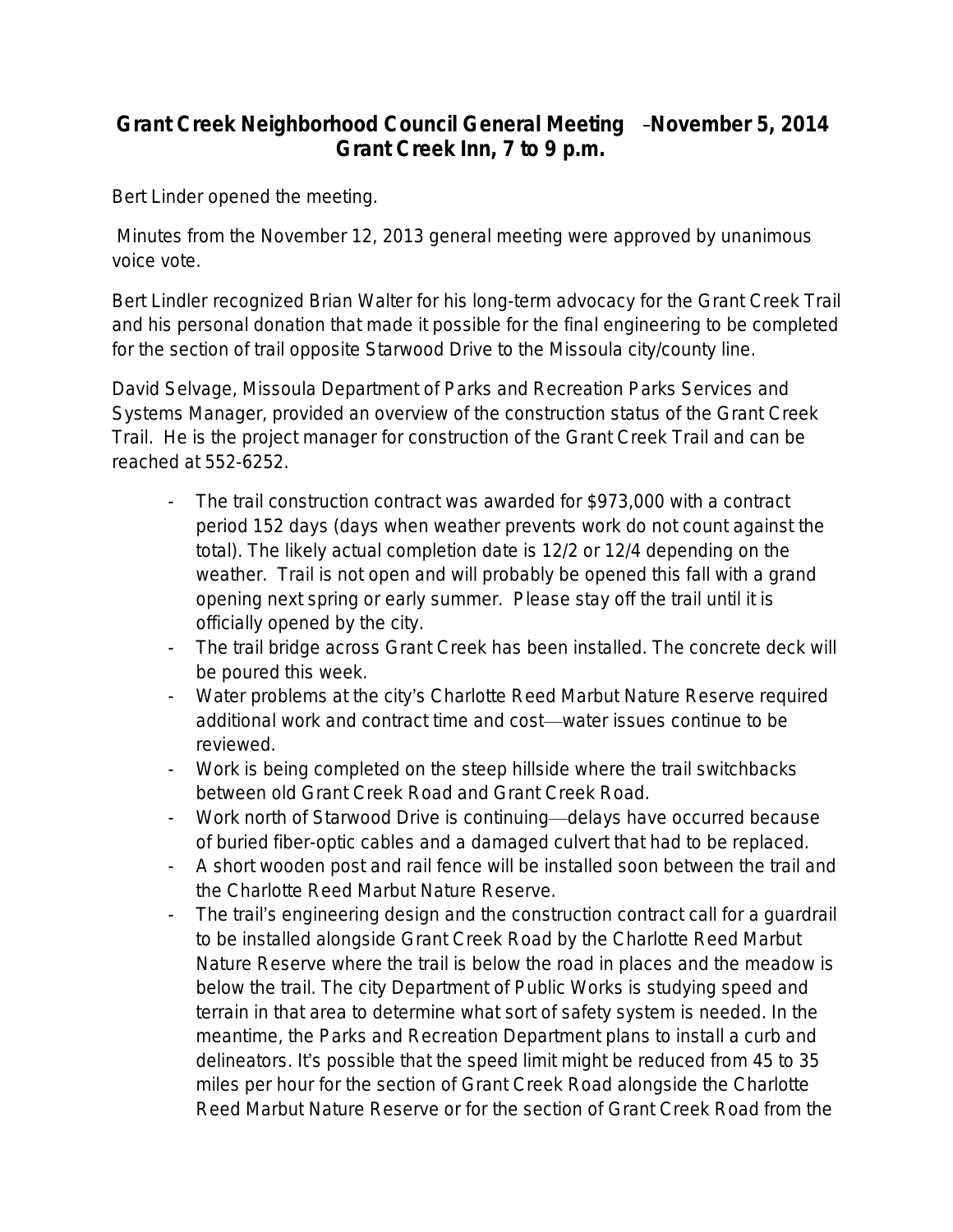I-90 interchange to the north end of the Charlotte Reed Marbut Nature Reserve.

- Trail maintenance was discussed. The city did not budget to plow the trail this winter.

Kevin Davis, board member of the Grant Creek Trails Association, discussed the association's role in raising private donations to match federal grant funds used for construction of the trail and to serve as a liaison between city and county governments and the neighborhood as the trail is built and maintained. More information is available on the association's Facebook page: <https://www.facebook.com/gctrail> and Web site: [http://www.grantcreektrails.org/.](http://www.grantcreektrails.org/) Davis can be reached at 327-0611.

General questions about the trail followed. Tony Boote made a motion that was seconded expressing the paramount need for the safety of motorists and trail users on the section of trail alongside the city's Charlotte Reed Marbut Nature Reserve. Spirited discussion and several amendments later, the city residents attending the meeting unanimously supported sending the following resolution to the city council:

"**The Grant Creek Neighborhood Council resolves that the safety of the Grant Creek Trail is paramount. Trail design and the city** '**s construction contract both provide for a guardrail along the section of trail alongside the city** '**s Charlotte Reed Marbut Nature Reserve. Whatever safety measures are provided by the city** '**s Public Works Department as a result of the department** '**s current study should provide at least as much safety for trails users and motorists as the envisioned guardrail.** 

The topics of (1) speed limit on Grant Creek Road and (2) additional southbound lanes on Grant Creek Road at the I-90 interchange were to have been discussed by Kevin Slovarp, City Engineer. He sent an email message on the day of the meeting saying he would be unable to attend. His message said that "The City is working with MDT on a plan for improvements for the Grant Creek / I-90 intersection. The City needs to plan for funds to pay for a portion of the improvements."

Laval Means and Casey Wilson of the Panning Division of Development Services provided an overview of the city's current review of its growth policy. The process includes public workshops, neighborhood meetings and listening sessions. Focus groups have been formed for livability, safety and wellness, economic health, housing, community design, and environmental quality. Check out their activities at the website http://www.ci.missoula.mt.us/1748/Our-Missoula or contact Means at 552-6630 or [Imeans@ci.missoula.mt.us.](mailto:Imeans@ci.missoula.mt.us) On November 12, 2014, from 12 noon until 8 pm, the Asset Mapping project's results will be shown in the Jack Reidy Conference room in the City Council Chambers, 140 W. Pine.